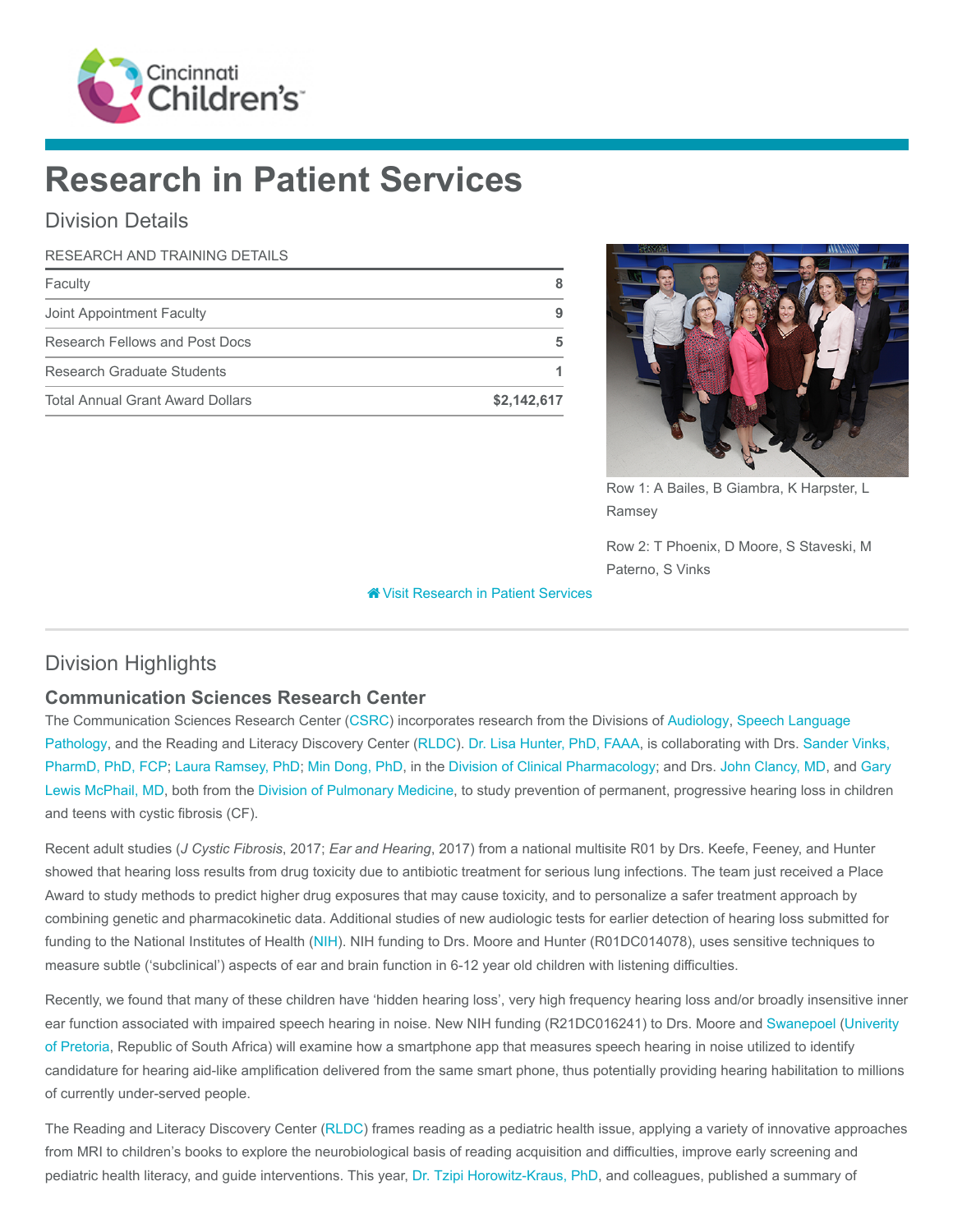emergent literacy skills and milestones from birth to adolescence (Acta Paediatrica). [Dr. John Hutton, MS, MD,](https://www.cincinnatichildrens.org/bio/h/john-s-hutton) completed pilot data collection (>700 children) to refine screening instruments for primary care and research, and for a clinic-based screening tool in children's book format for 3-4 year olds (The Reading House), supported by a [Procter Scholar Award.](https://www.cincinnatichildrens.org/education/funded/procter) Recent RLDC presentations and publications highlighted critical factors influencing reading ability and underlying brain networks: digital screen time, traditional versus animated book format, and family history of reading difficulties (Horowitz-Kraus, Annals Dyslexia, 2017).

Drs. Horowitz-Kraus and [Scott Holland, PhD](https://www.cincinnatichildrens.org/notfound/search?item=master%3a%7b2D90811D-E917-45B1-B589-D49A9CAD9E1E%7d%40en), recently launched a [NICHD](https://nichd.nih.gov/Pages/index.aspx) RO1-funded study to validate the role of cognitive executive functions in reading development. Journal of Childhood & Developmental Disorders will soon publish Dr. Coonce's study evaluating the effectiveness of the [Orton-Gilingham program](https://www.orton-gillingham.com/) in low-income children. Research found dialogic reading, promoting dialogue between children and grownup readers to influence brain function and connectivity supporting emergent literacy and learning (Hutton et al., PLoS One, 2017), as well as the child's emerging reading brain network (Horowitz-Kraus et al., Org. Human Brain Mapping, 2017). Dr. Schumacher is leading a new study using iPads for literacy training with low-income, preschool children.

[Szczesniak RD, Li D, Su W, Brokamp C, Pestian J, Seid M, Clancy JP.](https://www.ncbi.nlm.nih.gov/pubmed/28410569) Phenotypes of Rapid Cystic Fibrosis Lung Disease Progression during Adolescence and Young Adulthood. Am J Respir Crit Care Med. 2017 Aug 15;196(4):471-478.

#### Nursing Research

The goals of the Nursing Research program are to fuel interdisciplinary discoveries focused on pressing patient, clinician, and system needs; improve health and healthcare for patients, families, and workers; and build the critical pipeline of pediatric nurse scientists needed for the future. The division is pursuing several major lines of research. New National Institutes of Health ([NIH\)](https://www.nih.gov/) funding (1R21HD084863) to [Dr. Heather Tubbs Cooley, PhD, RN](https://www.cincinnatichildrens.org/bio/t/tubbs-cooley), supports the identification of systems factors that impede nurses' adherence to safety guidelines in the neonatal intensive care unit, with the goal of developing interventions for evaluation in future work. The study is a unique collaboration between nursing and industrial systems engineering, and has outstanding potential to reduce patient harm by improving the work of nurses.

[With funding support from the C](https://www.cincinnatichildrens.org/bio/s/sandra-staveski)[hildren's Heart Association of Cincinnati](https://www.chaoc.org/) [and the Patient Services Collaborative Grant, Dr. Sandra Staveski,](https://www.cincinnatichildrens.org/bio/s/sandra-staveski) PhD, RN, APRN, CPNP-AC, is leading research to improve post-operative outcomes after congenital heart surgery. The Home Care for Heart Health study tests the effects of a structured interprofessional clinician-parent home care education intervention developed in partnership with parents, [Heart Institute](https://www.cincinnatichildrens.org/research/divisions/h/heart) clinicians, and the [Live Well Collaborative.](https://livewellcollaborative.org/)

[Dr. Nancy Daraiseh's](https://www.cincinnatichildrens.org/bio/d/nancy-daraiseh) recently completed research establishes for the first time, the feasibility and sustainability of active injury surveillance of healthcare providers including the collection of near-misses and psychological injuries. She also published research that standardizes the selection of personal protective equipment for care providers working wit aggressive patients in neuropsychiatric units.

[Dr. Barbara Giambra, PhD, RN, CPNP,](https://www.cincinnatichildrens.org/bio/g/barbara-giambra) a Nursing Research post-doctoral research fellow from 2015 to 2017, will join the division as faculty in fiscal year 2018. Dr. Giambra's research focuses on the communication behaviors of providers and families of children with chronic conditions, and the impact on the family's ability to manage the child's care.

#### Occupational Therapy and Physical Therapy Research

The [Division of Occupational Therapy and Physical Therapy](https://www.cincinnatichildrens.org/service/o/ot-pt) continues to pursue lines of research with the vision to be the leader at improving child health through the systematic generation, adoption and rapid integration of rehabilitation knowledge in order to promote healthy behaviors, engagement in valued activity and improved quality of life. In FY 17, the focus was primarily on four strategic goals: 1) Improve outcome, cost and value for patients with neuromuscular and developmental disorders seeking rehabilitation services; 2) Early detection and intervention for infants at risk for cerebral palsy; 3) Become an international leader in the rehabilitation management of patients with mild traumatic brain injury; and 4) Reduce anterior cruciate ligament reinjury rates after discharge from physical therapy. Central to these goals, the division published over 23 peer reviewed manuscripts in high impact journals such as the American Journal of Sports Medicine, Journal of Orthopaedic Research, Pediatric Physical Therapy, American Journal of Occupational Therapy, Neuropediatrics and Physical Therapy Journal. Division investigators successfully procured internal funding, as well as extramural funding, from the National Institues of Health ([NIH](https://www.nih.gov/)) and various foundations. In recognition of outstanding work, our clinical scientists received several prestigious honors, including the 2017 Pediatric Research in Sports Medicine [\(PRiSM\)](https://www.prismsports.org/) Achievement Award for Physical Therapy.

### Pharmacy Research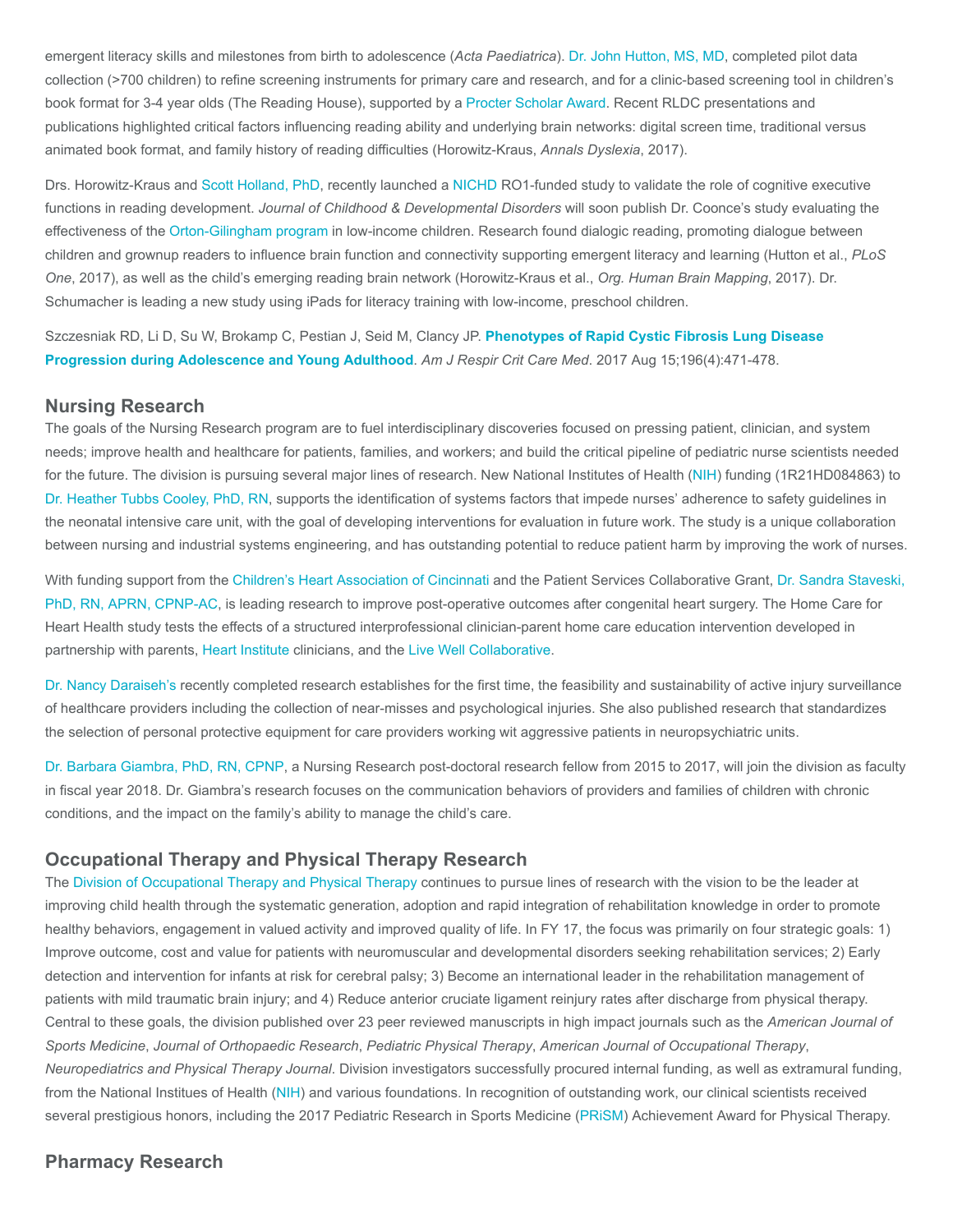#### Pharmacogenetics of Psychiatric Drug dosage and Efficacy

As part of a training grant funded by the Research in Patient Services, [Dr. Laura Ramsey, PhD,](https://www.cincinnatichildrens.org/bio/r/laura-ramsey) is studying how genetic variants in two drug metabolizing enzymes influence the response to neuropsychiatric medications in children. There are guidelines for how to appropriately dose adults taking several neuropsychiatric medications based on these genetic variants but the data are lacking in children. She aims to provide the evidence necessary to improve guidance to clinicians on how best to dose antidepressant and antipsychotic medications. This year Dr. Ramsey became a co-director of Cincinnati Children's [Genetic Pharmacology Service](https://www.cincinnatichildrens.org/service/g/genetic-pharmacology), which provides dosing recommendations [based on pharmacogenetic testing. Dr. Ramsey published five articles in FY 17, spoke as an invited speaker for the University of Florida's](http://precisionmed.pharmacy.ufl.edu/) Precision Medicine Conference and their Center for Pharmacogenomics seminar series, and selected to give an oral presentation at the Childhood Leukemia Early Adverse Reactions Conference in Denmark.

#### Defining Drug Delivery Barriers in Diffuse Intrinsic Pontine Glioma

Dr. Timothy Phoenix , joint member of Research Patient Services and [James L. Winkle College of Pharmacy,](https://pharmacy.uc.edu/) received a trio of internal grants to begin his studies on advancing our understanding of pediatric brain tumor pathology and mechanisms of therapy resistance. A Center for Clinical and Translational Science and Training ([CCTST\)](https://cctst.uc.edu/) funded [CT2 Mentored Career Development Award](https://cctst.uc.edu/funding/kl2rs) study will investigate differences in blood-brain barrier status and drug penetration in pediatric high-grade gliomas. High-grade gliomas are the deadliest pediatric brain tumor. Maintenance of the blood-brain barrier, especially in brainstem located tumors, impairs drug penetration and efficacy. This study will characterize vascular differences that occur in high-grade glioma subgroups, and explore new avenues of modulating blood-brain barrier function to improve drug penetration and patient outcome.

A study, funded by the UC Brain Tumor Center Molecular Therapeutics Pilot Grant, is examining mechanism of metastasis and recurrence in medulloblastoma subgroups. Brain tumor recurrence is highly linked to therapy failure in medulloblastoma, and improving our understanding of why certain tumors persist after initial treatment could reveal novel treatment options and biomarkers. With 20+ newly identified molecular subgroups of pediatric brain tumors, there is a significant need to generate new laboratory models to study subgroup [specific mechanisms of disease pathogenesis, and initiate preclinical studies of newly proposed therapies with funds from a UC Gardner](http://uchealth.com/neuroscience/) Neuroscience Institute Pilot Grant (Co-PI with [Dr. Smruti Patel, MD,](https://med.uc.edu/neurosurgery/residency/current-residents/Index/Pubs/patel2s8/) [UC College of Medicine](https://med.uc.edu/)), four newly defined pediatric brain tumor subgroups researchers will model in mice. Successful mouse models for future use in drug development and preclinical studies, facilitating the development of new Phase 1 clinical trials for these rare and aggressive pediatric brain tumors.

## Division Publications

- 1. Katerndahl CDS; Heltemes-Harris LM; Willette MJL; Henzler CM; Frietze S; Yang R; Schjerven H; Silverstein KAT; Ramsey LB; Hubbard G. [Antagonism of B cell enhancer networks by STAT5 drives leukemia and poor patient survival.](https://www.ncbi.nlm.nih.gov/pubmed/28369050) Nature Immunology. 2017; 18:694-704.
- 2. [Karol SE; Larsen E; Cheng C; Cao X; Yang W; Ramsey LB; Fernandez CA; McCorkle JR; Paugh SW; Autry RJ.](https://www.ncbi.nlm.nih.gov/pubmed/28096535) Genetics of ancestry-specific risk for relapse in acute lymphoblastic leukemia. Leukemia. 2017; 31:1325- 1332.
- 3. [Russell K; Oliver SE; Lewis L; Barfield WD; Cragan J; Meaney-Delman D; Staples JE; Fischer M; Peacock G; Oduyebo T.](https://www.ncbi.nlm.nih.gov/pubmed/27559830) Update: Interim guidance for the evaluation and management of infants with possible congenital Zika virus infection - United States, August 2016. Morbidity and Mortality Weekly Report Recommendations and Reports Rr. 2016; 65:870-878.
- 4. Ramsey LB; Mizuno T; Vinks AA; Margolis PA. [Learning Health Systems as Facilitators of Precision Medicine.](https://www.ncbi.nlm.nih.gov/pubmed/27984650) Clinical Pharmacology and Therapeutics. 2017; 101:359-367.
- 5. Sauers-Ford HS; Gold JM; Statile AM; Tubbs-Cooley HL; Simmons JM; Shah SS; Bell K; Pfefferman C; Moore MJ; Auger KA. [Improving Recruitment and Retention Rates in a Randomized Controlled Trial.](https://www.ncbi.nlm.nih.gov/pubmed/28557728) Pediatrics. 2017; 139:e20162770.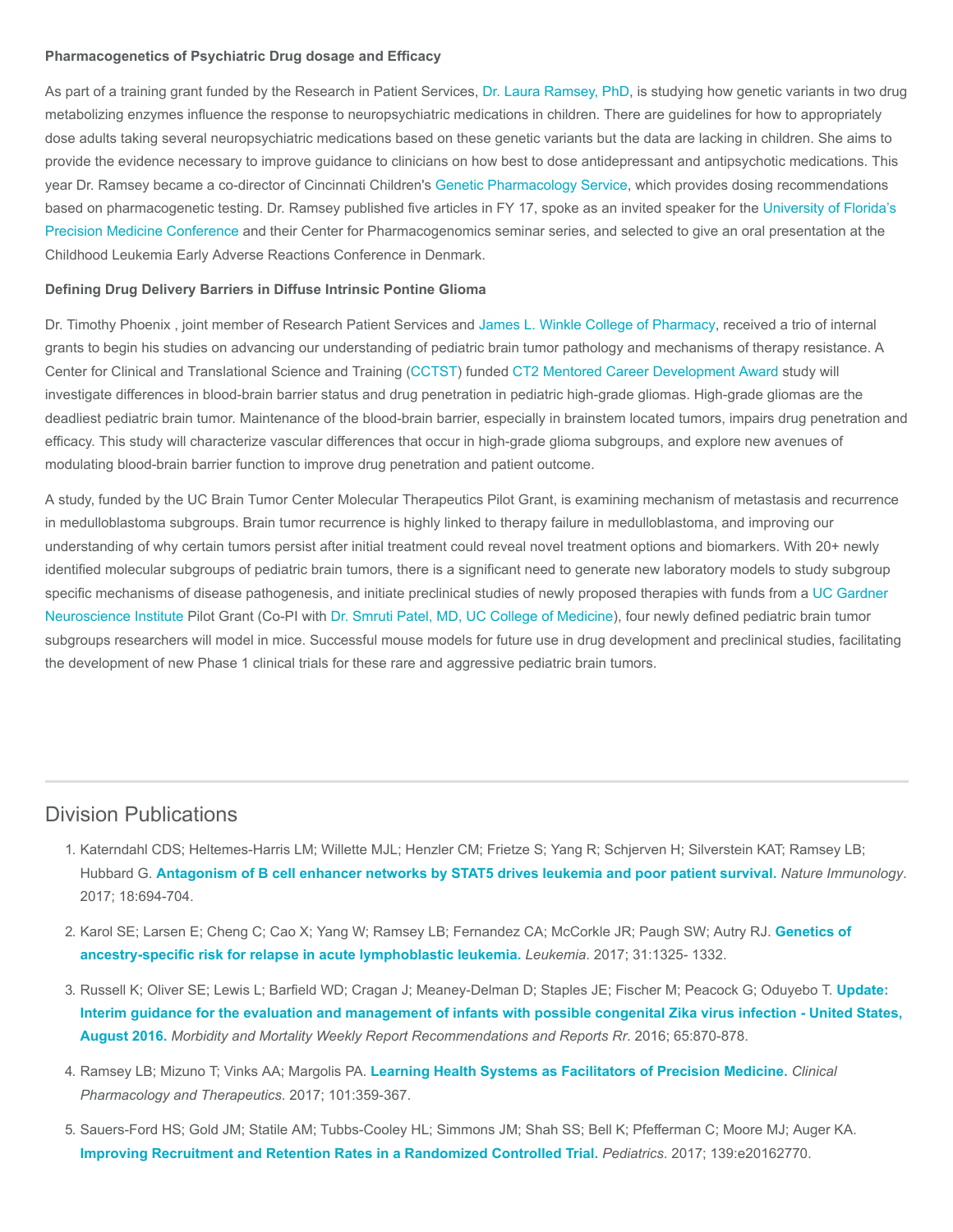- 6. [Hunter LL; Meinzen-Derr J; Wiley S; Horvath CL; Kothari R; Wexelblatt S.](https://www.ncbi.nlm.nih.gov/pubmed/27307144) Influence of the WIC Program on Loss to Follow-up for Newborn Hearing Screening. Pediatrics. 2016; 138:e20154301.
- 7. [Beck AF; Solan LG; Brunswick SA; Sauers-Ford H; Simmons JM; Shah S; Gold J; Sherman SN; H2O Study Group.](https://www.ncbi.nlm.nih.gov/pubmed/27471042) Socioeconomic status influences the toll paediatric hospitalisations take on families: a qualitative study. BMJ Quality and Safety. 2017; 26:304-311.
- 8. [Brewer CC; Zalewski CK; King KA; Zobay O; Riley A; Ferguson MA; Bird JE; McCabe MM; Hood LJ; Drayna D.](https://www.ncbi.nlm.nih.gov/pubmed/26883091) Heritability of nonspeech auditory processing skills. European Journal of Human Genetics. 2016; 24:1137-1144.
- 9. Zwolski C; Schmitt LC; Thomas S; Hewett TE; Paterno MV. The Utility of Limb Symmetry Indices in Return-to-Sport Assessment [in Patients With Bilateral Anterior Cruciate Ligament Reconstruction.](https://www.ncbi.nlm.nih.gov/pubmed/27257127) American Journal of Sports Medicine. 2016; 44:2030-2038.
- 10. [Garinis AC; Cross CP; Srikanth P; Carroll K; Feeney MP; Keefe DH; Hunter LL; Putterman DB; Cohen DM; Gold JA.](https://www.ncbi.nlm.nih.gov/pubmed/28238634) The cumulative effects of intravenous antibiotic treatments on hearing in patients with cystic fibrosis. Journal of Cystic Fibrosis. 2017; 16:401-409.
- 11. Hunter LL; Keefe DH; Feeney MP; Fitzpatrick DF; Lin L. [Longitudinal development of wideband reflectance tympanometry in](https://www.ncbi.nlm.nih.gov/pubmed/26712451) normal and at-risk infants. Hearing Research. 2016; 340:3-14.
- 12. Hunter LL; Keefe DH; Feeney MP; Fitzpatrick DF. [Pressurized Wideband Acoustic Stapedial Reflex Thresholds: Normal](https://www.ncbi.nlm.nih.gov/pubmed/27928634) Development and Relationships to Auditory Function in Infants. Journal of the Association for Research in Otolaryngology. 2017; 18:49-63.
- 13. Keefe DH; Feeney MP; Hunter LL; Fitzpatrick DF. [Aural Acoustic Stapedius-Muscle Reflex Threshold Procedures to Test](https://www.ncbi.nlm.nih.gov/pubmed/27957612) Human Infants and Adults. Journal of the Association for Research in Otolaryngology. 2017; 18:65-88.
- 14. Hewett TE; Myer GD; Ford KR; Paterno MV; Quatman CE. [Mechanisms, Prediction, and Prevention of ACL Injuries: Cut Risk](https://www.ncbi.nlm.nih.gov/pubmed/27612195) With Three Sharpened and Validated Tools. Journal of Orthopaedic Research. 2016; 34:1843-1855.
- 15. [Merhar SL; Gozdas E; Tkach JA; Harpster KL; Schwartz TL; Yuan W; Kline-Fath BM; Leach JL; Altaye M; Holland SK.](https://www.ncbi.nlm.nih.gov/pubmed/26991261) Functional and structural connectivity of the visual system in infants with perinatal brain injury. Pediatric Research. 2016; 80:43-48.
- 16. Feeney MP; Keefe DH; Hunter LL; Fitzpatrick DF; Garinis AC; Putterman DB; McMillan GP. Normative Wideband Reflectance, [Equivalent Admittance at the Tympanic Membrane, and Acoustic Stapedius Reflex Threshold in Adults.](https://www.ncbi.nlm.nih.gov/pubmed/28045835) Ear and Hearing. 2017; 38:e142-e160.
- 17. [Hugentobler JA; Gupta R; Slater R; Paterno MV; Riley MA; Quatman-Yates C.](https://www.ncbi.nlm.nih.gov/pubmed/27347855) Influence of Age on Postconcussive Postural Control Measures and Future Implications for Assessment. Clinical Journal of Sport Medicine. 2016; 26:510-517.
- 18. Walsh K; Ryan J; Daraiseh N; Pai A. [Errors and Nonadherence in Pediatric Oral Chemotherapy Use.](https://www.ncbi.nlm.nih.gov/pubmed/27487185) Oncology: international journal of cancer research and treatment. 2016; 91:231-236.
- 19. [Staveski S; Abrajano C; Casazza M; Bair E; Quan H; Dong E; Petty A; Felix K; Roth SJ.](https://www.ncbi.nlm.nih.gov/pubmed/27587419) SILVER-IMPREGNATED DRESSINGS FOR STERNOTOMY INCISIONS TO PREVENT SURGICAL SITE INFECTIONS IN CHILDREN. American journal of critical care : an official publication, American Association of Critical-Care Nurses. 2016; 25:402-408.
- 20. [Reifenberg G; Gabrosek G; Tanner K; Harpster K; Proffitt R; Persch A.](https://www.ncbi.nlm.nih.gov/pubmed/28422630) Feasibility of pediatric game-based neurorehabilitation using telehealth technologies: A case report. American Journal of Occupational Therapy. 2017; 71:7103190040p1-7103190040p8.
- 21. Philpott-Robinson K; Lane AE; Harpster K. [Sensory Features of Toddlers at Risk for Autism Spectrum Disorder.](https://www.ncbi.nlm.nih.gov/pubmed/27294987) American Journal of Occupational Therapy. 2016; 70:7004220010p1-7004220010p8.
- 22. Keefe DH; Feeney MP; Hunter LL; Fitzpatrick DF. [Comparing otoacoustic emissions evoked by chirp transients with constant](https://www.ncbi.nlm.nih.gov/pubmed/28147608) absorbed sound power and constant incident pressure magnitude. The Journal of the Acoustical Society of America. 2017;